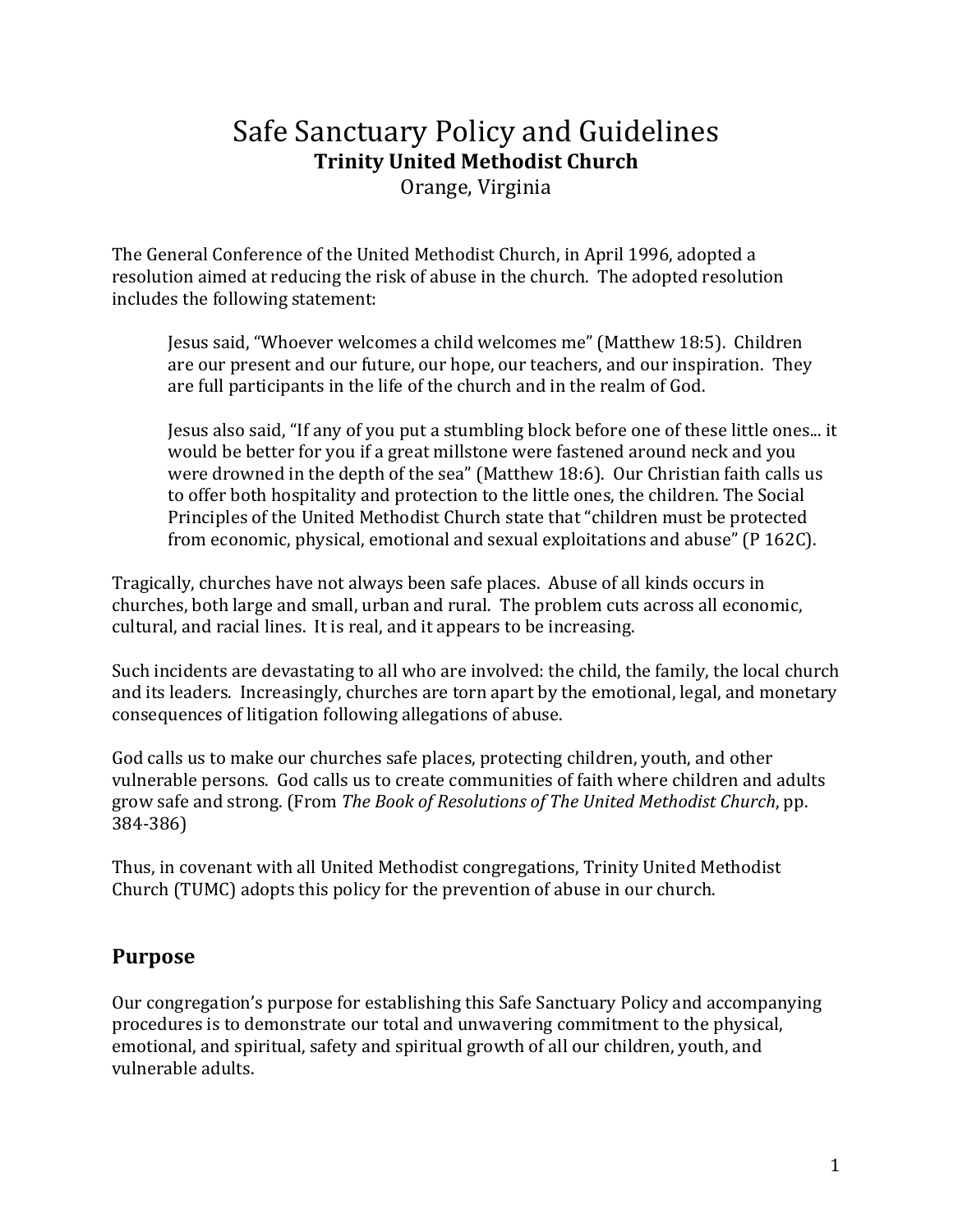# **Screening/Staff Selection Policies**

All volunteer and paid staff who work with children and youth at TUMC shall be:

- At least 5 years older than the oldest child/youth they supervise
- At least 15 years old
- Active in a local congregation at least  $4$  months prior to supervising

All volunteer and paid staff who work with children and youth at TUMC shall:

- Complete and sign an application and the related waivers giving permission to check references and background information
- Provide the names and contact information of at least 2 references
- Undergo a criminal background check (paid for by TUMC) \*\*Individuals who have been convicted of physical or sexual abuse or neglect may not work in any church-sponsored activity or program for children, youth, or vulnerable adults.

# **Supervision Guidelines**

Whenever supervising activities involving children and youth at TUMC:

- Two non-related adults shall be present at all times
- Children and youth shall be checked in and out of church sponsored activities by their parent or legal guardian, or an individual authorized by their parent/legal guardian
- One-on-one interactions with children and youth shall be with an open door and visibility to all. In addition, a designated adult shall randomly provide a check in with the adult and any children in the room.
- Children and youth are discouraged from exiting church sponsored activities, including corporate worship, prior to the activity's conclusion. In the case of emergency, a minor shall be accompanied by a parent/legal guardian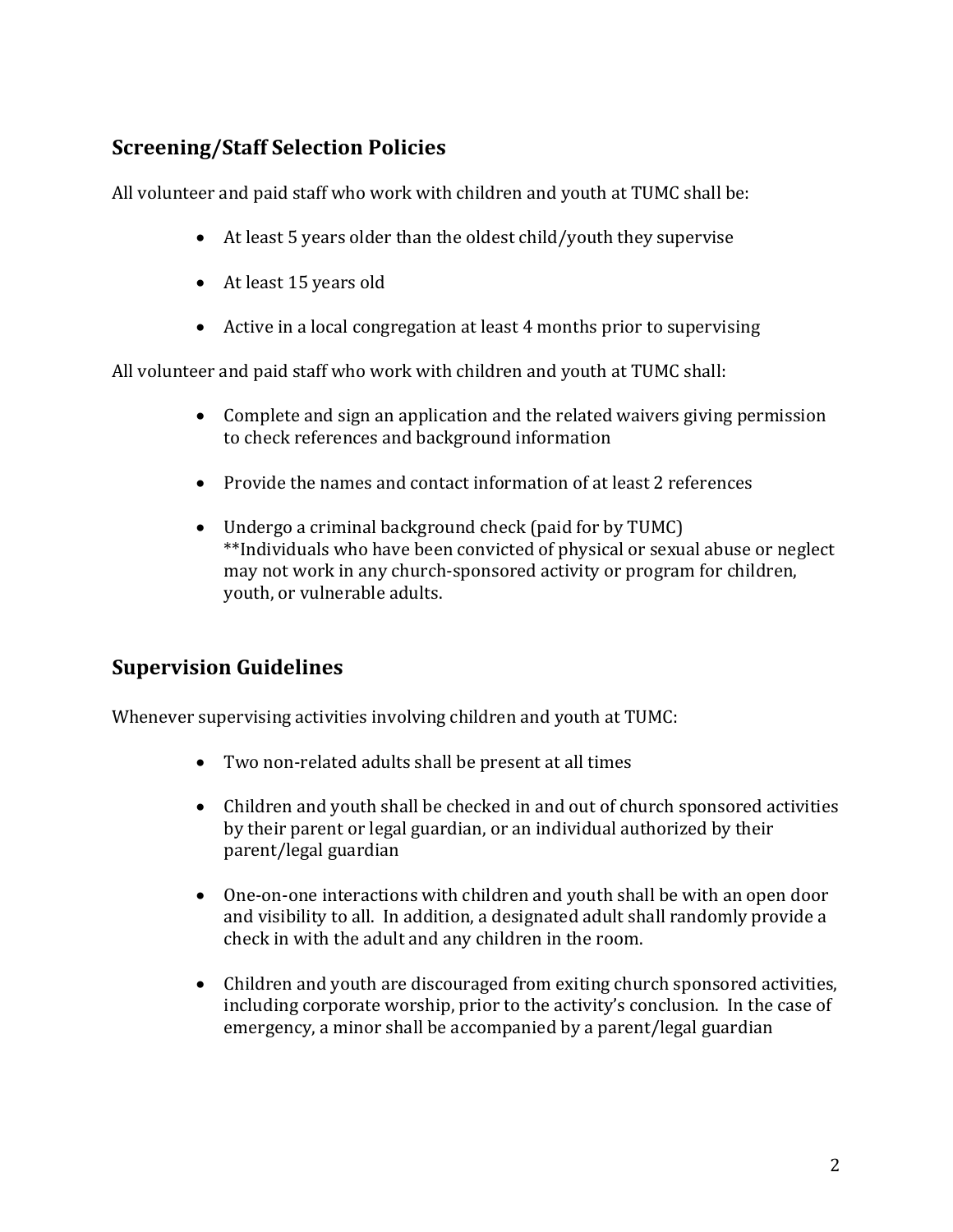Whenever TUMC transports children or youth away from the church campus:

- $\bullet$  A non-parent/legal guardian should never transport a child/youth alone
- Drivers shall go through the same screening process as all other paid/volunteer staff
- When a non-parent/legal guardian picks up a child/youth from a church sponsored activity, they must have permission from the parent/legal guardian

Whenever TUMC hosts an activity involving children or youth from another church or community organization: 

- The group using the church facility shall follow TUMC's Safe Sanctuary Policy and procedures
- Exceptions will be made if the organization has its own child protection policy commensurate with TUMC's policy

# **Reporting**

Any known or reasonably suspected act of abuse should be reported immediately according to State Law and the policy of our Virginia Annual Conference. In response to the report of abuse, volunteers and staff of Trinity United Methodist Church will follow these procedures: 

- 1. Treat any allegation of abuse seriously; do not ignore the issues in the hope that they will go away.
- 2. Notify the Pastor and chair of the Pastor Parish Relations Committee
- 3. Document all procedures observed in handling the allegation.
- 4. Report the allegation to the Virginia Department of Social Services (VDSS) as required by state law. If you are uncertain about what has happened or how to proceed, you may call anonymously. VDSS will help you determine the next steps and/or will conduct an investigation if warranted.
- 5. Call the Charlottesville District Superintendent: (434) 977-4254.
- 6. Report the allegation to the church insurance carrier immediately upon notifying the District Superintendent.
- 7. Notify the victim's parents/guardians if they do not have previous knowledge of the alleged incident or are not suspected themselves.
- 8. Any worker accused of abuse should report the incident to his/her supervisor immediately.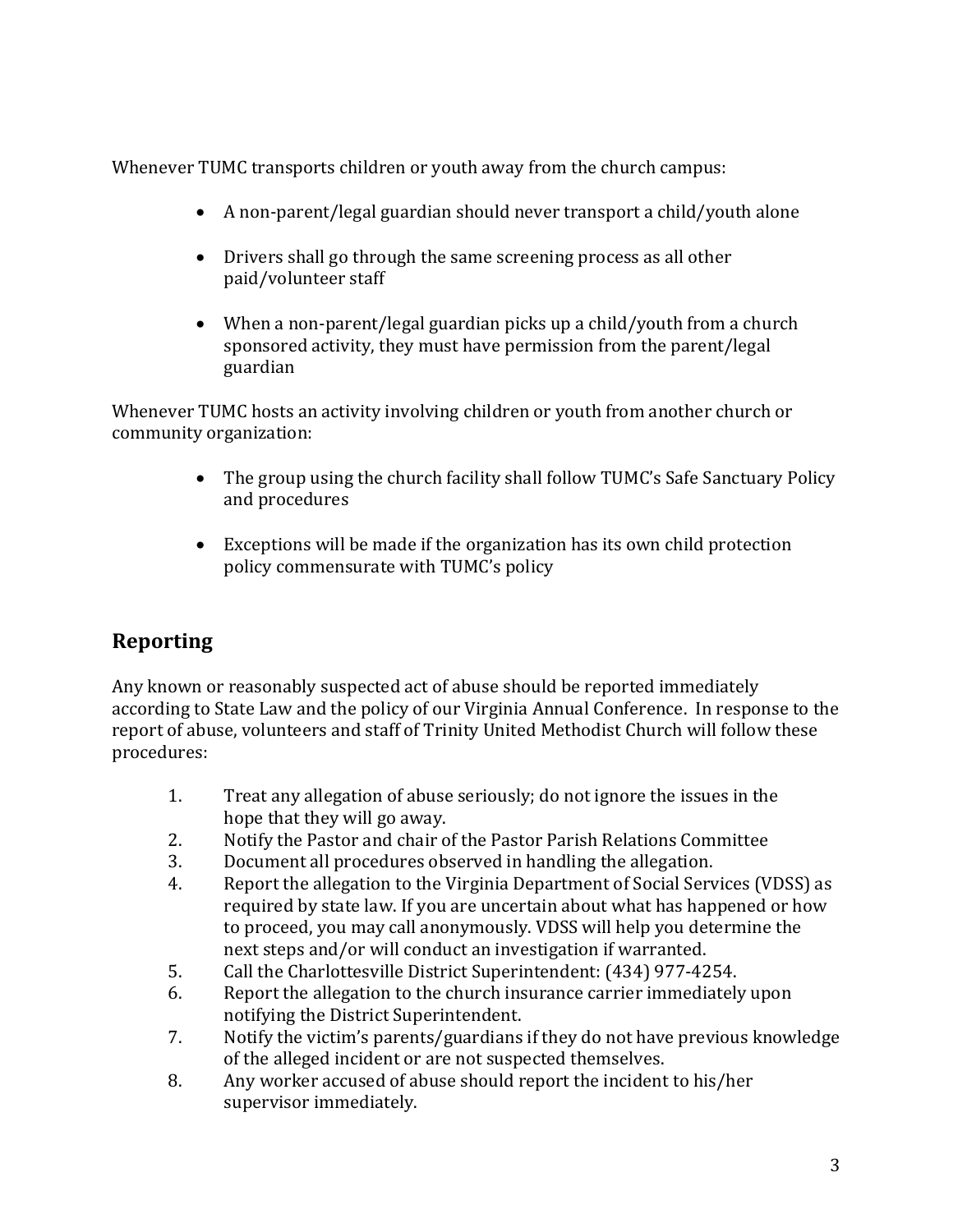#### **Follow‐up Response**

- 1. Pray for the church and all persons affected by the allegation.
- 2. Do not confront the accused with the allegation. If the accused has assigned church duties with children, youth, or vulnerable adults, that person shall be relieved temporarily of his/her duties until the investigation is concluded. If the person is a paid employee, the question of continuing or suspending compensation during the investigation should be addressed.
- 3. Extend whatever pastoral care and resources are necessary, but under no circumstances should the pastor investigate the allegation. In providing pastoral care to the alleged victim and the alleged victim's family or to the accused or the family of the accused, the pastor should, under no circumstances, be drawn into a discussion of the truth or falsity of the allegation. Do not assign blame or take any steps that involve establishing or refuting the allegation.
- 4. It is appropriate to show care and comfort for the alleged victim. In fact, this should be the pastoral objective from the moment the allegation is received or otherwise made known.
- 5. Observe confidentiality for both the alleged victim and the accused until the investigation is complete.

## **What is considered abuse?**

#### A. **Definition:**

Abuse refers to an act committed by a parent, care-giver, or person in a position of trust which is not accidental and which harms or threatens to harm a person's physical or mental health or welfare. The following definitions and explanations in this section are from the Virginia Department of Social Services, referenced under Virginia law Section 63.1-248.2 and Section 63.1-248.3.

#### B. **Types of Abuse**:

- 1. **Physical Neglect**: The failure to provide food, clothing, shelter, or supervision for a person if the person's health or safety is endangered. Physical neglect may include multiple occurrences or a one-time critical or severe event that results in a threat to health or safety, such as a toddler left alone. Other types of neglect include abandonment, inadequate supervision, inadequate clothing, inadequate supervision, inadequate personal hygiene, inadequate food and malnutrition.
- 2. **A physical injury**, threat of injury or creation of a real and significant danger or substantial risk of death, disfigurement or impairment of bodily functions.